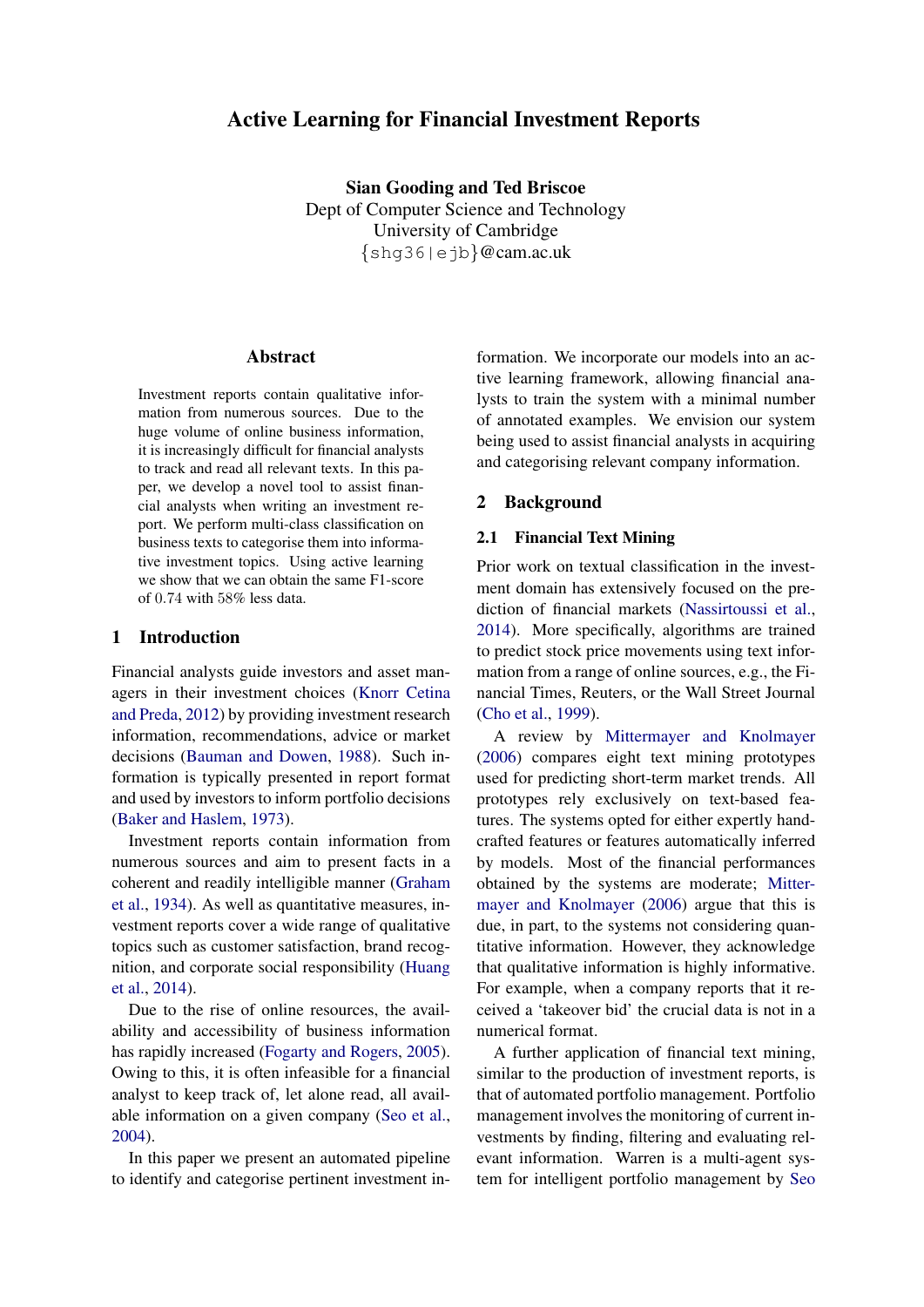[et al.](#page-6-6) [\(2004\)](#page-6-6). This system enables users to keep track of both quantitative (e.g., stock price, performance history) and qualitative information in the form of online financial news reports. The text mining component of Warren, referred to as TextMiner [\(Seo et al.,](#page-6-10) [2002\)](#page-6-10), performs text classification on financial articles. TextMiner uses a combination of word feature sets and a variant of the weighted majority algorithm to classify news articles. Articles are classified into one of five classes, each class aims to represent the financial performance of the company based on the article, for instance *good*, *good-uncertain*, *neutral*. TextMiner achieves a 75% average accuracy across all classes. One difficulty the authors note is that the system struggles when presented with phrases from multiple classes, for example 'Company B shares rose 5% contrasting with A where shares fell by 7%'. Warren uses sets of words as features e.g., 'shares rose','shares fell', but is unable to link these to relevant entities.

Unlike the previous systems presented in [Mit](#page-6-9)[termayer and Knolmayer](#page-6-9) [\(2006\)](#page-6-9), we do not aim to predict the impact of relevant business information directly on stock prices. Neither do we attempt to classify text according to the financial impact like the Warren system. Instead, our system is designed to present useful and targeted information from a financial analyst's perspective. To the best of our knowledge this is the first system designed for this task.

## 2.2 Active Learning

<span id="page-1-0"></span>

Figure 1: Active learning cycle

Annotated data is hard and expensive to obtain, notably in specialised domains where only experts can provide reliable labels [\(Konyushkova et al.,](#page-6-11) [2017\)](#page-6-11). Active learning allows machine learning classifiers to achieve higher accuracies with fewer training instances by enabling the classifier to interactively query data points. Active learning is well-motivated in many modern machine learning problems where data may be abundant but labels are scarce or expensive to acquire [\(Settles,](#page-6-12) [2009\)](#page-6-12).

Figure [1](#page-1-0) shows a classic active learning scenario; whereby a machine learning model has access to an unlabelled pool of data and an *uncertainty sampling strategy* is used to select the most informative instances for labelling. Once the most informative instances have been labelled they are added to the training set and the model is then retrained.

Our motivation for incorporating an active learning framework into the system is two-fold:

#### 1. Annotator Resource

Gathering labelled data for this task is timeconsuming and requires the expertise of experienced financial analysts. Maximising the utility of the labelled data allows for better models with fewer labelled instances, saving valuable resources.

## 2. Category Introduction

When writing financial reports the relevant qualitative categories are subject to change over time. Since new labels may be introduced by financial analysts it is important that the model is able to prioritise acquiring labels for new topics.

#### 3 Data

The data set used in this project was collected by All Street Research<sup>[1](#page-1-1)</sup> ("All Street"), who specialise in creating intelligent tools for financial analysis. It was created using online business resources annotated by financial analysts. Analysts were asked to select information that they would consider useful when writing an investment report. This selected text was then labelled according to the category of the investment report it was relevant to. An example of annotated text from the data set is shown in Table [1.](#page-2-0)

The total data set collected contained 3097 instances, with individual categories defined by analysts. However, several categories contained less than 100 examples which meant they were not large enough to train and test our framework. We therefore limit the data set to topics that have at least 100 instances. The resulting data set consists of 1824 examples and 11 categories; a breakdown of the categories is shown in Table [2.](#page-2-1) The category

<span id="page-1-1"></span><sup>1</sup><https://www.allstreet.org>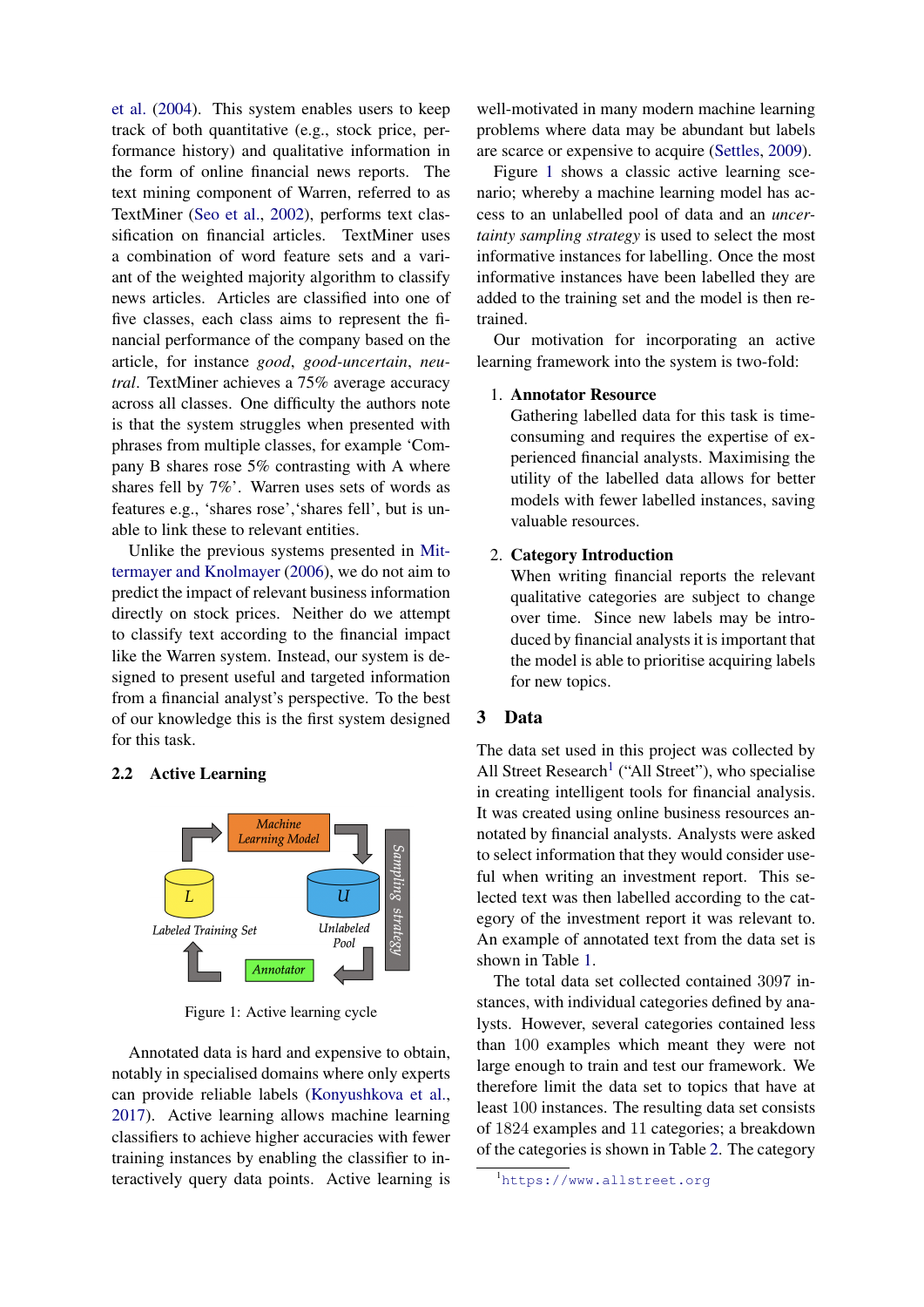#### <span id="page-2-0"></span>*Source: Pfizer 2016 Annual Review*

| HOSuN fuses our global physical supply chain with a global information supply chain, enabling complete      |                                                                                                      |                       |  |                     |              |  |  |  |  |  |
|-------------------------------------------------------------------------------------------------------------|------------------------------------------------------------------------------------------------------|-----------------------|--|---------------------|--------------|--|--|--|--|--|
| visibility into the status of products at all times. This makes our management of the supply process more   |                                                                                                      |                       |  |                     |              |  |  |  |  |  |
|                                                                                                             | efficient. Through HOSuN, we can also use predictive analytics to anticipate future demand patterns. |                       |  |                     |              |  |  |  |  |  |
| This knowledge is crucial for the efficient production and cost reduction of biologic and vaccine products. |                                                                                                      |                       |  |                     |              |  |  |  |  |  |
|                                                                                                             | Artificial Intelligence                                                                              | <b>Cost Reduction</b> |  | <b>Supply Chain</b> | Not Labelled |  |  |  |  |  |

Table 1: Example of analyst annotated text

with most examples (340) was *Artificial Intelligence*, with samples of text covering many areas such as 'data mining', 'machine learning' and 'big data'. The smallest category was *Wellbeing* consisting of 196 examples. The mean word length across examples in each topic is reported; the category *Human Capital* had the highest average word count (575) and *Culture* the lowest (380).

<span id="page-2-1"></span>

|                                    | Total | Mean   |  |  |
|------------------------------------|-------|--------|--|--|
| Category                           |       | Length |  |  |
| Artificial Intelligence            | 340   | 430    |  |  |
| <b>Business Process Innovation</b> | 137   | 426    |  |  |
| Climate Action                     | 228   | 557    |  |  |
| <b>Cost Reduction</b>              | 120   | 416    |  |  |
| Culture                            | 106   | 380    |  |  |
| <b>Customer Service</b>            | 160   | 555    |  |  |
| <b>Enterprise Solutions</b>        | 129   | 425    |  |  |
| Human Capital                      | 119   | 575    |  |  |
| <b>Quality Education</b>           | 109   | 532    |  |  |
| <b>Supply Chain Management</b>     | 180   | 393    |  |  |
| Wellbeing                          | 196   | 476    |  |  |

Table 2: Data set categories alongside the total number of examples and the mean word length

## 4 Method

Our classification pipeline consists of three steps, which are embedded into an active learning framework. The classification pipeline is outlined in Section [4.1,](#page-2-2) and the active learning settings are described in Section [4.2.](#page-3-0)

## <span id="page-2-2"></span>4.1 Topic Classification Pipeline

#### 4.1.1 Preprocessing

The first stage of classification involves preprocessing the text. In the samples provided we initially remove any corporate named entities, names of people and stop words using spaCy. $2$  In the wild, our system is provided with the URLs of relevant web pages; text is then scraped from the page and the pre-processing is performed on paragraph content. Irrelevant content such as page headings are disregarded at this stage.

## 4.1.2 Feature Selection

Our system relies on word features as it aims to identify terms or bigrams that are highly indicative of a given class. We use functions from the scikit-learn<sup>[3](#page-2-4)</sup> library to transform the total vocabulary of our training set to a matrix of token counts. We then apply a scikit-learn transformer in order to produce a normalized *tf-idf* representation of content. This technique is a common term weighting scheme used in information retrieval and document classification. The goal of using *tf-idf* instead of raw word frequencies is to minimise the impact of highly frequent tokens across a corpus, thereby maximising the importance of classdiscriminative terms. Using this technique we are able to investigate which terms are most discriminative for a given class. Examples of the most informative terms for the *Artificial Intelligence* and *Climate Action* classes are shown in Figure [2.](#page-3-1)

#### <span id="page-2-6"></span>4.1.3 Model Selection

We tested a range of multi-class models using stratified 5-fold cross-validation. The average macro F1-score across all classes is reported for the top three performing classifiers in Table [3.](#page-2-5)

<span id="page-2-5"></span>

| Classifier              | F1-score |
|-------------------------|----------|
| Linear SVC (calibrated) | 0.74     |
| Linear SVC              | 0.72     |
| Logistic Regression     | 0.71     |
| Random Forest           | 0.69     |

| Table 3: Results |  |  |  |  |
|------------------|--|--|--|--|
|------------------|--|--|--|--|

The best performance on this data set was by the linear support vector (SVC) model. Cali-

<span id="page-2-3"></span><sup>2</sup><https://github.com/explosion/spaCy>

<span id="page-2-4"></span><sup>3</sup><https://scikit-learn.org>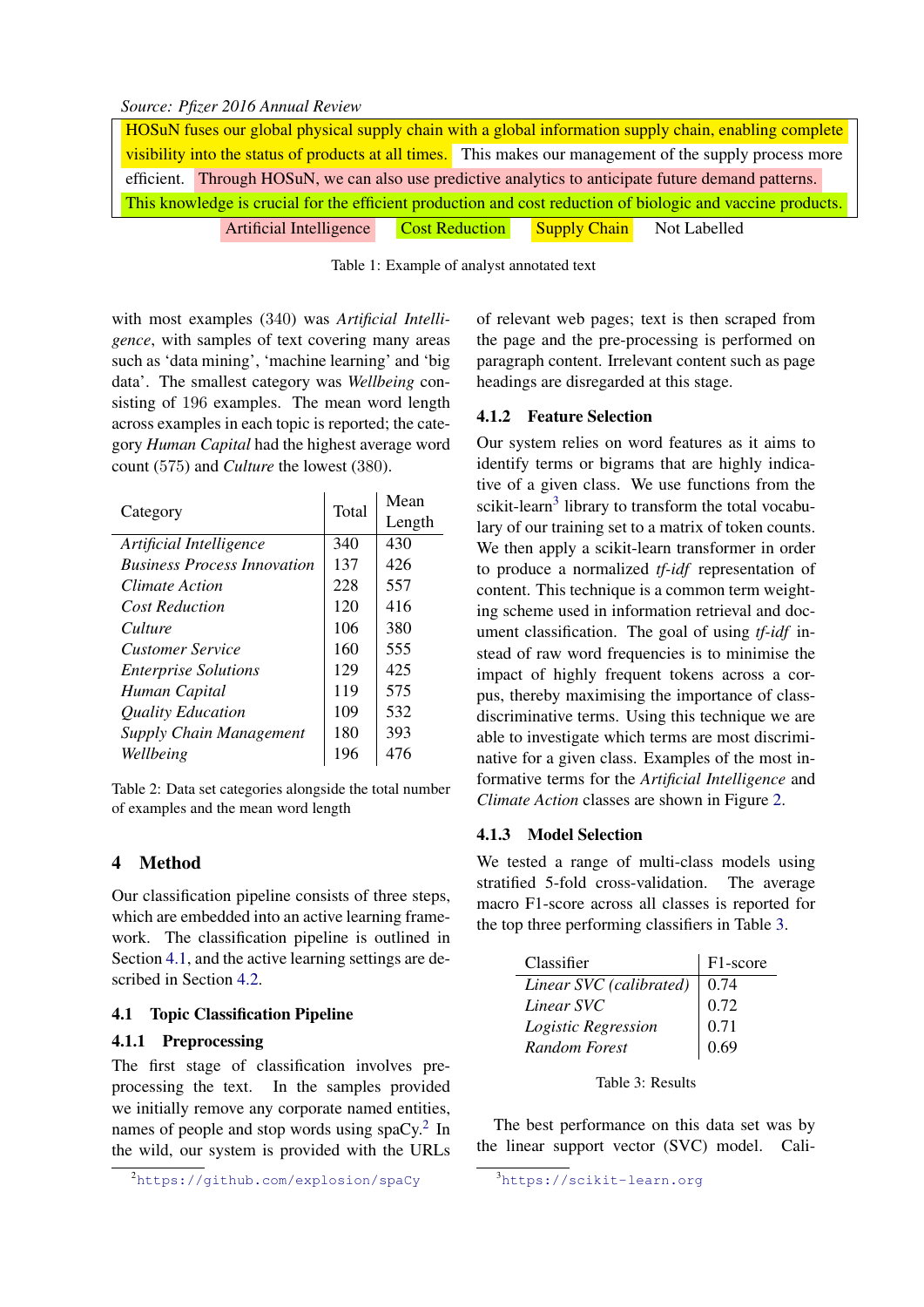<span id="page-3-1"></span>

Figure 2: Terms with highest *tf-idf* value for the classes *Artificial Intelligence* and *Climate Action*, shown with class occurrence counts

brated SVC results are obtained using a crossvalidation estimator which enables automatic hyper-parameter selection using cross-validation on the training set. The best parameter settings across 5 folds are averaged for prediction on the test set. A more in-depth analysis of classifier results is presented in Section [5.](#page-3-2)

## <span id="page-3-0"></span>4.2 Active Learning

As outlined in Section [2.2,](#page-2-0) uncertainty based active learning requires an *uncertainty sampling strategy* [\(Lewis and Gale,](#page-6-13) [1994\)](#page-6-13). This strategy allows an active learner to query the instances that it is least certain about labelling [\(Settles,](#page-6-12) [2009\)](#page-6-12). We use three uncertainty sampling strategies, described below, and compare their effectiveness. In the following,  $x^*$  denotes the most informative instance from an unlabelled set. To illustrate the sampling strategies we reference a three class example with two data points, shown in Table [4.](#page-3-3)

<span id="page-3-3"></span>

|               |      | Data   Class 1   Class 2   Class 3 |      |
|---------------|------|------------------------------------|------|
|               | 0.60 | 0.40                               | 0.00 |
| $\mathcal{L}$ | 0.50 | 0.25                               | 0.25 |

Table 4: Example multi-class probability distribution for two data points

## 4.2.1 Least Confidence Sampling

This technique considers which of the unlabelled instances has the lowest maximum confidence [\(Lewis and Gale,](#page-6-13) [1994\)](#page-6-13):

$$
x_{LC}^* = \operatorname*{argmax}_x 1 - P_{\theta}(\hat{y}|x),
$$

where  $\hat{y} = \argmax_x P_{\theta}(y|x)$ , or the class label with the highest posterior probability under the model  $\theta$ .

For instance, of the two data points in Table [4](#page-3-3) the highest probability across classes is 0.60 and 0.50 for 1 and 2 respectively. Data point 2 has the lowest maximum confidence and therefore the active learner would request this label.

## 4.2.2 Margin Sampling

Multi-class margin sampling [\(Scheffer et al.,](#page-6-14) [2001\)](#page-6-14) considers the two highest class probabilities  $\hat{y}_1$  and  $\hat{y}_2$ :

$$
x_M^* = \operatorname*{argmin}_x P_\theta(\hat{y}_1|x) - P_\theta(\hat{y}_2|x),
$$

If there is a large margin between  $\hat{y}_1$  and  $\hat{y}_2$  then the model is able to discriminate clearly. However, if there is a close margin the model is unsure which class to choose making  $x$  a good candidate for labelling.

In our example, the highest two probabilities for point 1 and 2 are 0.60, 0.40 and 0.50, 0.25. The difference between these is lower for point 1, therefore the label for this instance should be queried.

## 4.2.3 Entropy Sampling

The final sampling technique considered uses *entropy* [\(Shannon,](#page-6-15) [1948\)](#page-6-15) as an uncertainty measure:

$$
x_H^* = \operatorname*{argmax}_x - \sum_i P_\theta(y_i|x) \log P_\theta(y_i|x),
$$

where y<sup>i</sup> ranges over all possible labels. *Entropy* is an information-theoretic measure that numerically represents the amount of information needed to "encode" a distribution. Entropy is commonly used as an indication of uncertainty or impurity in machine learning [\(Settles,](#page-6-12) [2009\)](#page-6-12). For the example in Table [4,](#page-3-3) the entropy value for point 1 is 0.67 whilst the value for 2 is 1.04. Therefore, point 2 having the highest entropy value would be chosen for labelling.

## <span id="page-3-2"></span>5 Results

#### 5.1 Active Learning Results

In this section we present the results for each *uncertainty sampling strategy*. To compare the impact of intelligently selecting data for labelling, these techniques are presented alongside a random baseline. The baseline represents the average performance across 5 runs with random data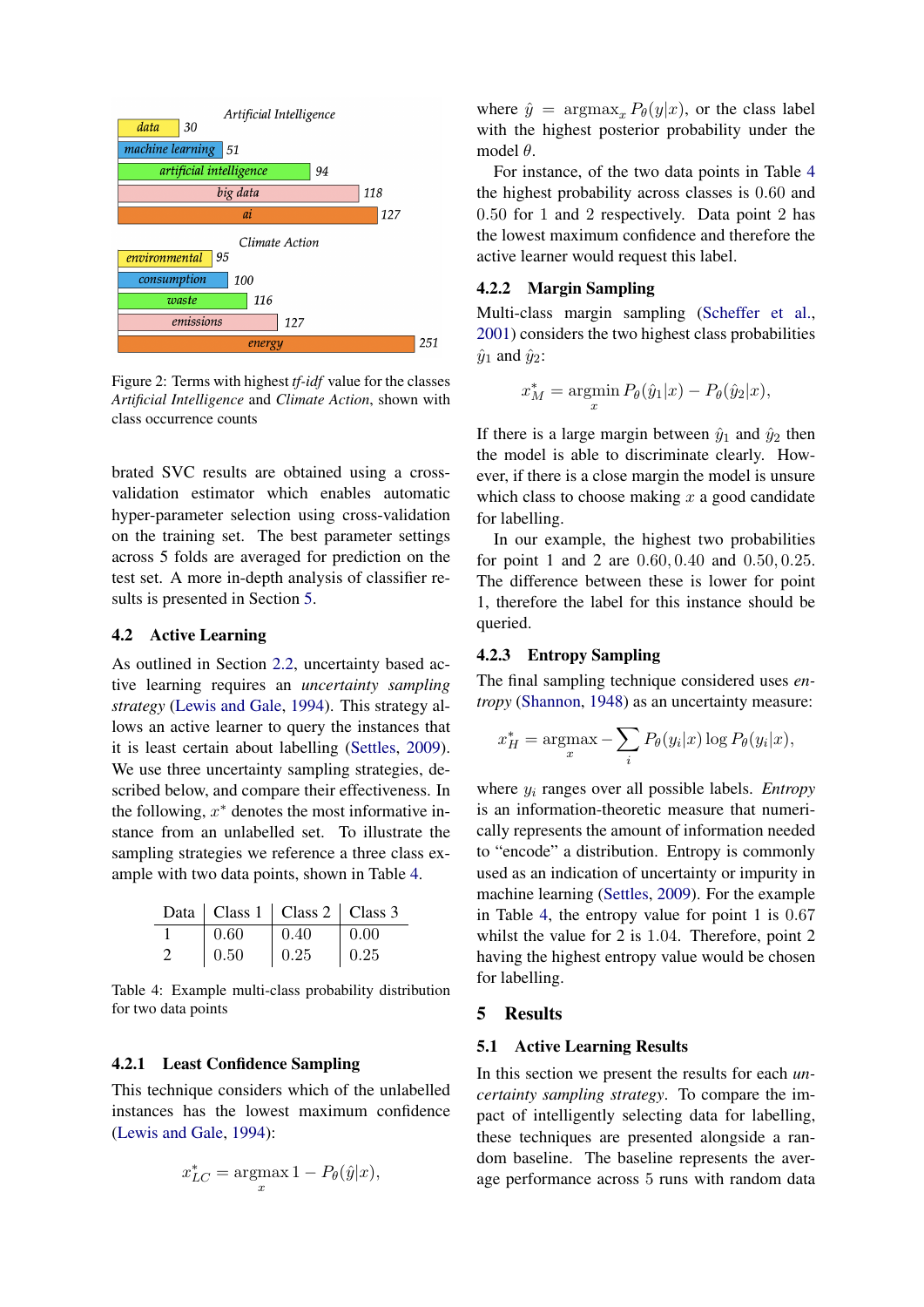<span id="page-4-0"></span>

Figure 3: Active learning results

sampling. The classification model used in all settings is the *calibrated SVC*, as this was the best performing model shown in Section [4.1.3.](#page-2-6) In order to test how effective the active learning techniques would be in practice, we simulate annotation by withholding labels from our current data set and provide them when the active learner queries for the label. The number of labels provided is shown along the  $x$  axis. The initial model is trained with 150 random labelled instances; the model is then retrained with additional labels requested by the uncertainty sampling strategy. Once retrained, the F1-score is calculated using a held-out test set of size 548.

Entropy, as shown in Figure [3a,](#page-4-0) is a highly successful uncertainty sampling approach. The dashed line marks an F1-score of 0.74, as this was the best score achieved with 5-fold crossvalidation on the total data set. Using entropy sampling the model is able to achieve an F1-score of 0.74 with only 448 labelled examples. As the initial model is trained with a random 150 instances, only 298 labels are requested by the classifier to reach this score. In comparison, the random baseline requires 710 additional data points. This means our active learner can achieve the same score with 42% of the labelled data needed by a non-active classifier.

Least confidence sampling, illustrated in Figure [3b,](#page-4-0) achieves an F1-score of 0.74 with only 313 additional labels. As for entropy-based sampling, the initial improvement gradient is steep. Within the first 200 additional labels, the model improvement using least confidence sampling is 0.18, which is double the improvement of the baseline 0.09.

As shown in Figure [3c,](#page-4-0) margin sampling achieves an F1-score of 0.74 with 382 additional labels, the most labels required of all active techniques for this score. However, the initial improvement gradient is the highest of all sampling strategies. Furthermore, margin sampling reaches an impressive F1-score of 0.77 with 486 labelled items, surpassing the results of all other techniques and the baseline.

Figure [3d](#page-4-0) shows all three uncertainty sampling approaches and the random baseline. The sam-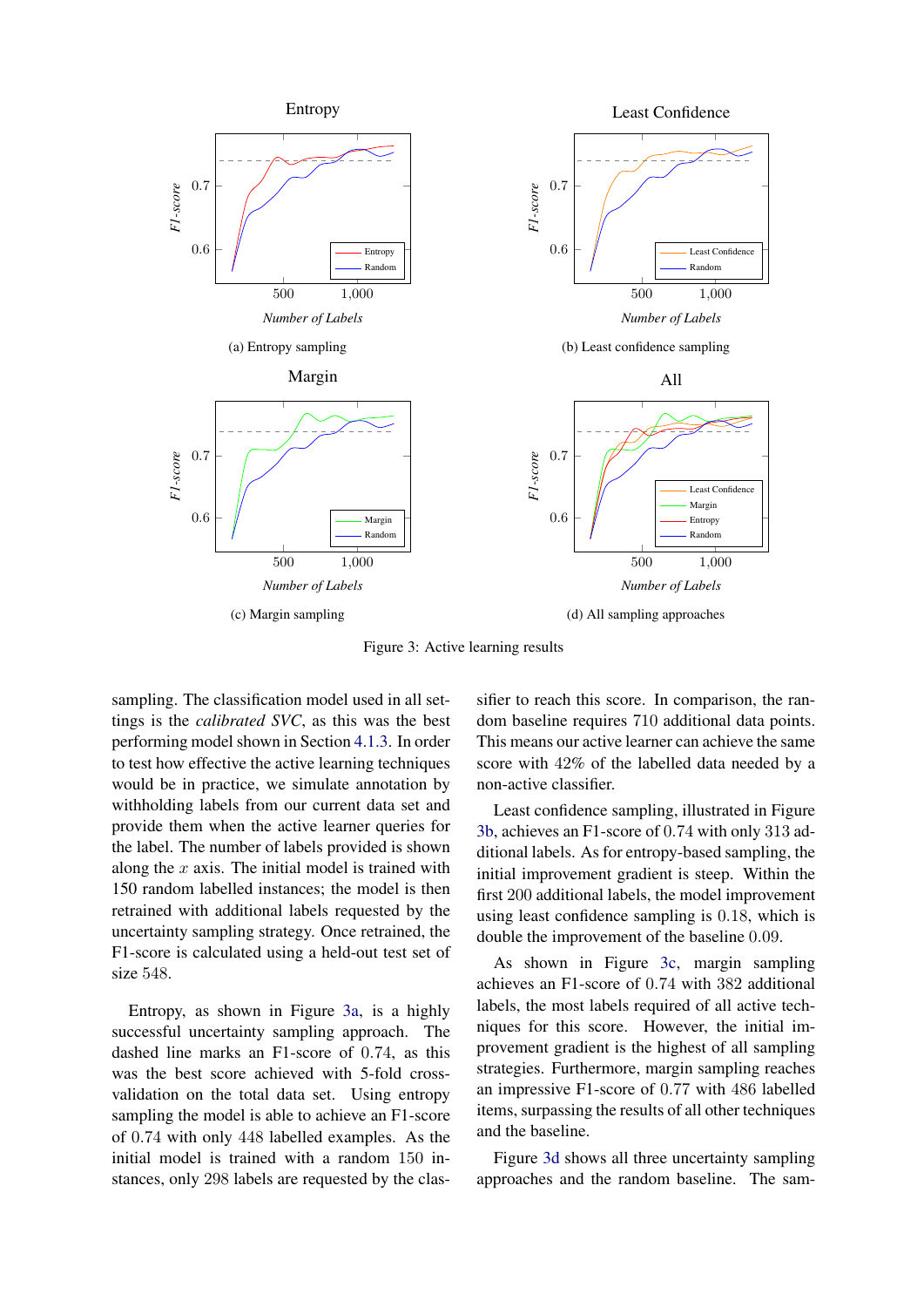<span id="page-5-0"></span>

| Category                         | Precision | Recall | F1-score |
|----------------------------------|-----------|--------|----------|
| Artificial Intelligence (104)    | 0.79      | 0.84   | 0.81     |
| <b>Business Innovation (41)</b>  | 0.62      | 0.53   | 0.57     |
| Climate Action (70)              | 0.96      | 0.93   | 0.94     |
| Cost Reduction (35)              | 0.70      | 0.74   | 0.72     |
| Culture (26)                     | 0.72      | 0.69   | 0.71     |
| Customer Service (51)            | 0.90      | 0.88   | 0.89     |
| <b>Enterprise Solutions (38)</b> | 0.62      | 0.53   | 0.57     |
| Human Capital (35)               | 0.81      | 0.86   | 0.83     |
| Quality Education (28)           | 0.77      | 0.86   | 0.81     |
| Supply Chain (58)                | 0.73      | 0.79   | 0.76     |
| Wellbeing (62)                   | 0.88      | 0.79   | 0.83     |

Table 5: Precision, recall and weighted F1-score across classes in the test set

pling strategy that reached an F1-score of 0.74 first was entropy-based, followed by least confidence and then margin. All techniques exhibit a degree of variance during retraining, resulting in performance peaks and troughs. To counteract this, our framework monitors performance and saves the best performing models.

## 5.2 Model Results

The highest F1-score of 0.77 is achieved using margin uncertainty sampling with 747 labelled instances. Comparatively, the highest baseline score is 0.76 and requires 1216 labelled instances. The reason the random baseline does not achieve an F1-score of 0.77, even when trained with the total data set, may be due to the fact that the calibrated SVC re-tunes optimal parameters at each training step. Therefore, parameters for all models will depend on the order of labels they were presented with.

Table [5](#page-5-0) presents the performance across classes for this model. A confusion matrix is provided in Appendix [A.1.](#page-7-0) The best performance is achieved on the *climate action* class where 65 of the 70 instances in the test set are labelled correctly. The worst performance is on *Business Innovation* and *Enterprise Solutions*, both with a weighted F1 score of 0.57. A closer inspection of the misclassifications for these classes provides an insight into why performance declines. For instance, consider example (1):

This has been attributed the label *enterprise solution* and is misclassified into the *supply chain* category. This raises the question of whether segments of text could be attributed multiple labels in future labelling scenarios if they are relevant to multiple classes.

## 6 Conclusion

To conclude, we have built a classification pipeline that can be used with online business resources to categorise investment-related content. The pipeline is incorporated into an active learning framework, allowing financial analysts to train effective models with as few as 448 labelled examples. Our best performing active learning model achieves an F1-score of 0.77 with 747 instances. In practice there would be a much larger unlabelled data set, allowing the model more variety and choice when requesting data to be labelled.

In future work we aim to integrate additional features into our topic classification pipeline, as well as test our active learning loop in the wild with financial analysts. Further to this, we recognise a drawback of our current approach is that we do not initially filter for content relevancy. Therefore we plan to investigate techniques of disregarding repeated or irrelevant information prior to multi-class classification.

## Acknowledgements

We would like to thank All Street $<sup>4</sup>$  $<sup>4</sup>$  $<sup>4</sup>$  and Innovate</sup>  $UK<sup>5</sup>$  $UK<sup>5</sup>$  $UK<sup>5</sup>$  for funding this project and providing the data.

<sup>(1)</sup> We fuse our global supply chain with an information supply chain, enabling complete visibility into the status of products at all times. In turn making our management of the supply process more efficient.

<span id="page-5-2"></span><span id="page-5-1"></span><sup>4</sup><https://www.allstreet.org>

<sup>5</sup>[https://www.gov.uk/government/](https://www.gov.uk/government/organisations/innovate-uk/about) [organisations/innovate-uk/about](https://www.gov.uk/government/organisations/innovate-uk/about)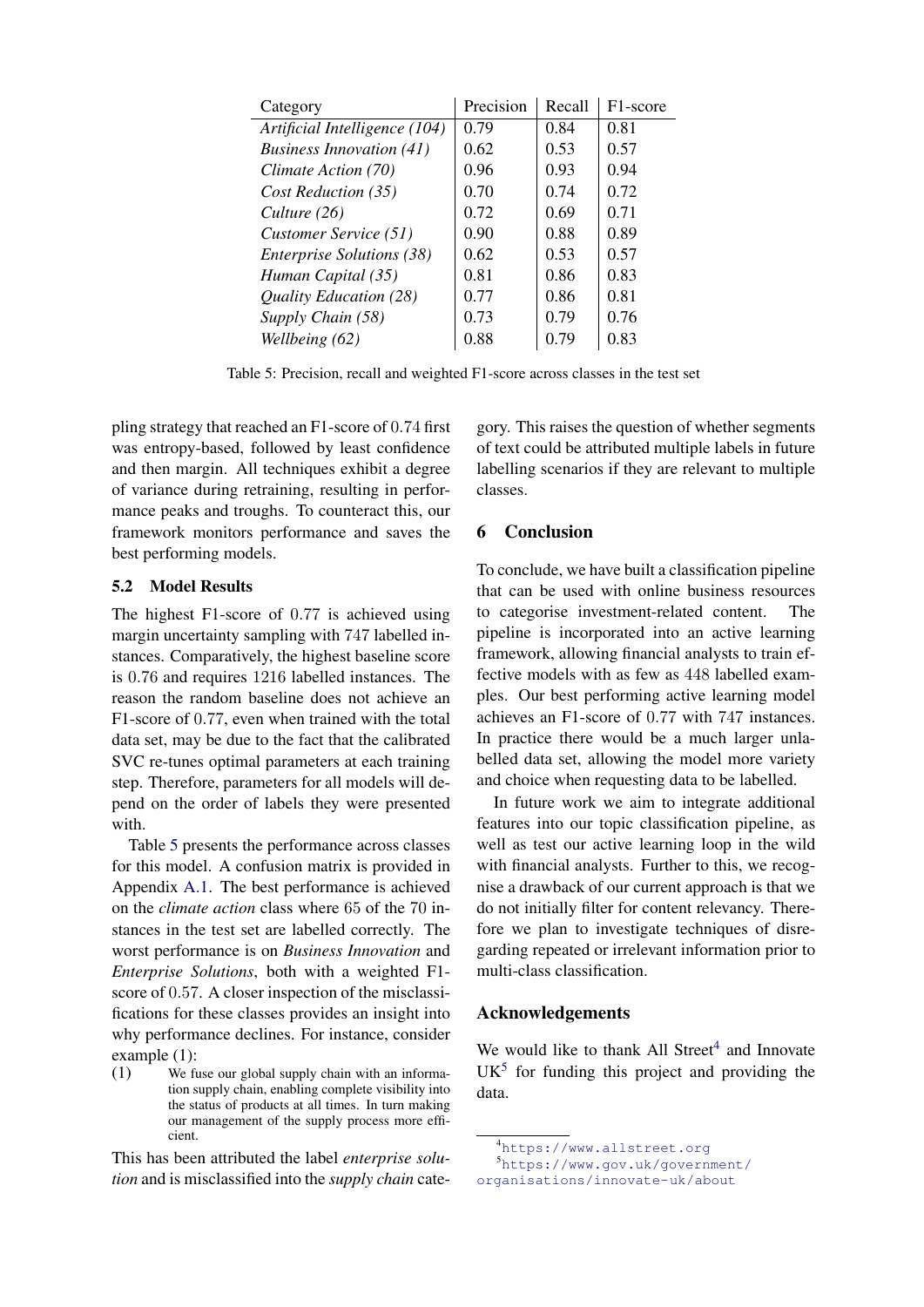#### References

- <span id="page-6-2"></span>H Kent Baker and John A Haslem. 1973. Information needs of individual investors. *Journal of accountancy*, pages 64–69.
- <span id="page-6-1"></span>W Scott Bauman and Richard Dowen. 1988. Growth projections and commin stock returns. *Financial Analysts Journal*, 44(4):79.
- <span id="page-6-8"></span>V Cho, B Wüthrich, and J Zhang. 1999. Text processing for classification. *Journal of Computational Intelligence in Finance*, 7(2):6–22.
- <span id="page-6-5"></span>Timothy J Fogarty and Rodney K Rogers. 2005. Financial analysts' reports: an extended institutional theory evaluation. *Accounting, Organizations and Society*, 30(4):331–356.
- <span id="page-6-3"></span>Benjamin Graham, David Le Fevre Dodd, Sidney Cottle, et al. 1934. *Security analysis*. McGraw-Hill New York.
- <span id="page-6-4"></span>Allen H Huang, Amy Y Zang, and Rong Zheng. 2014. Evidence on the information content of text in analyst reports. *The Accounting Review*, 89(6):2151– 2180.
- <span id="page-6-0"></span>Karin Knorr Cetina and Alex Preda. 2012. *The Oxford handbook of the sociology of finance*. Oxford University Press.
- <span id="page-6-11"></span>Ksenia Konyushkova, Raphael Sznitman, and Pascal Fua. 2017. Learning active learning from data. In *Advances in Neural Information Processing Systems*, pages 4225–4235.
- <span id="page-6-13"></span>David D Lewis and William A Gale. 1994. A sequential algorithm for training text classifiers. In *SI-GIR94*, pages 3–12. Springer.
- <span id="page-6-9"></span>Marc-André Mittermayer and Gerhard Knolmayer. 2006. *Text mining systems for market response to news: A survey*. Institut fur Wirtschaftsinformatik ¨ der Universität Bern.
- <span id="page-6-7"></span>Arman Khadjeh Nassirtoussi, Saeed Aghabozorgi, Teh Ying Wah, and David Chek Ling Ngo. 2014. Text mining for market prediction: A systematic review. *Expert Systems with Applications*, 41(16):7653–7670.
- <span id="page-6-14"></span>Tobias Scheffer, Christian Decomain, and Stefan Wrobel. 2001. Active hidden markov models for information extraction. In *International Symposium on Intelligent Data Analysis*, pages 309–318. Springer.
- <span id="page-6-10"></span>Young-Woo Seo, Joseph Giampapa, and Katia Sycara. 2002. Text classification for intelligent portfolio management. Technical report, Carnegie-Mellon University Pittsburgh PA Robotics Institute.
- <span id="page-6-6"></span>Young-Woo Seo, Joseph Giampapa, and Katia Sycara. 2004. Financial news analysis for intelligent portfolio management. Technical report, Carnegie-Mellon University Pittsburgh PA Robotics Institute.
- <span id="page-6-12"></span>Burr Settles. 2009. Active learning literature survey. Technical report, University of Wisconsin-Madison Department of Computer Sciences.
- <span id="page-6-15"></span>Claude E Shannon. 1948. A note on the concept of entropy. *Bell System Tech. J*, 27(3):379–423.